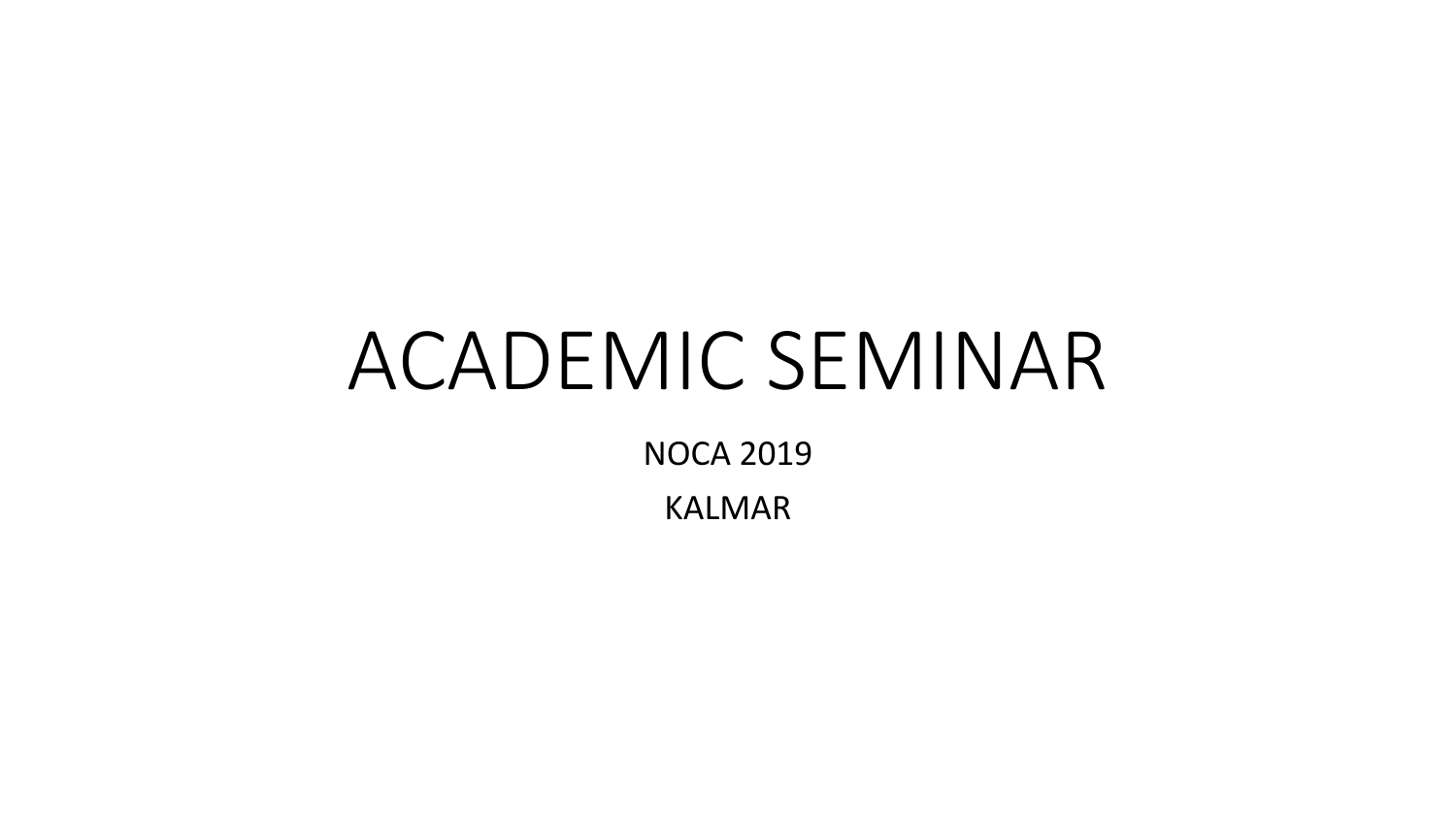### OBJECTIVES

- TO GET AN UNDERSTANDING OF THE ISSUES RELATED TO NATIONAL SECURITY AND MILITARY OBJECTIVES IN EACH OF THE NORDIC COUNTRIES' NAVIES
- TO GET AN UNDERSTANDING OF SIMILARITIES AND DIFFERENCES BETWEEN THE NORDIC NAVIES IN TERMS OF MILITARY OBJECTIVES AND NATIONAL SECURITY
- BY DISCUSSION TRY TO IDENTIFY POTENTIAL AREAS FOR COOPERATION BETWEEN THE NORDIC NAVIES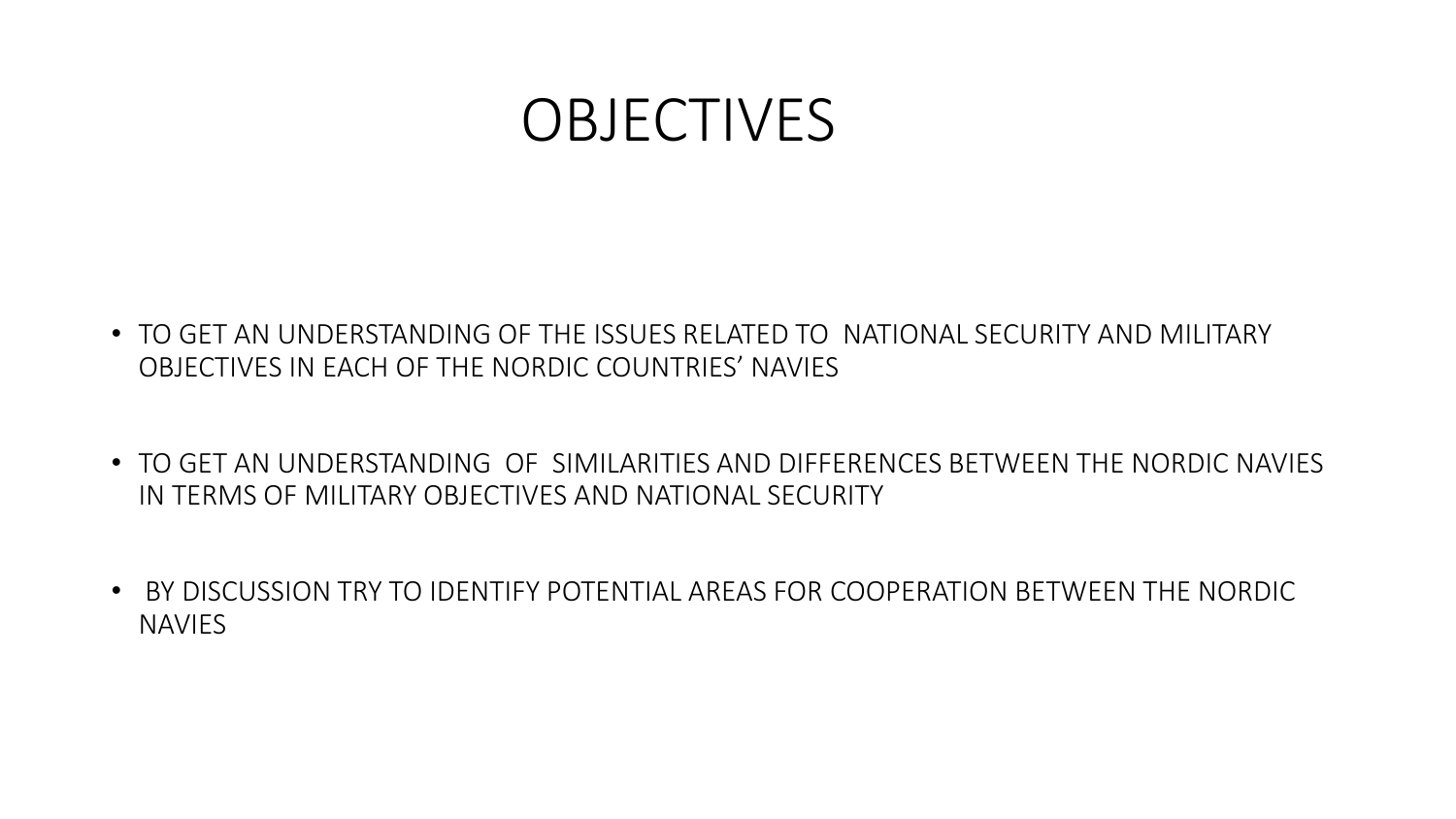## SYNDICATE WORK AND TASKS

- STEP 1: 10 WORKING GROUPS .DISCUSS THE ARTICLE AND ANSWER THE QUESTIONS.
- STEP 2: PREPARE A PRESENTATION FOR ONE OF THE OTHER GROUPS. GIVEN TIME FOR STEP 1 AND 2 75 MIN.
- STEP 3: GIVE A PRESENTATION TO ONE OF THE OTHER GROUPS
- STEP4: SUMMARIZE THE MAIN FINDINGS YOU HEARD IN BOTH PRESENTATIONS. PREPARE ONE FINAL PRESENTATION. GIVEN TIME FOR STEP 3 AND 4: 30 MIN
- STEP 5: 10 GROUPS WILL BY THEN BE 5 GROUPS THAT WILL PRESENT THEIR FINDINGS TO REAR ADMIRAL ANDERS GRENSTAD . GIVEN TIME PER GROUP: 5 MIN
- A SWEDISH CADET WILL BE IN CHARGE OF THE PREPARATION PROCESS IN EACH GROUP.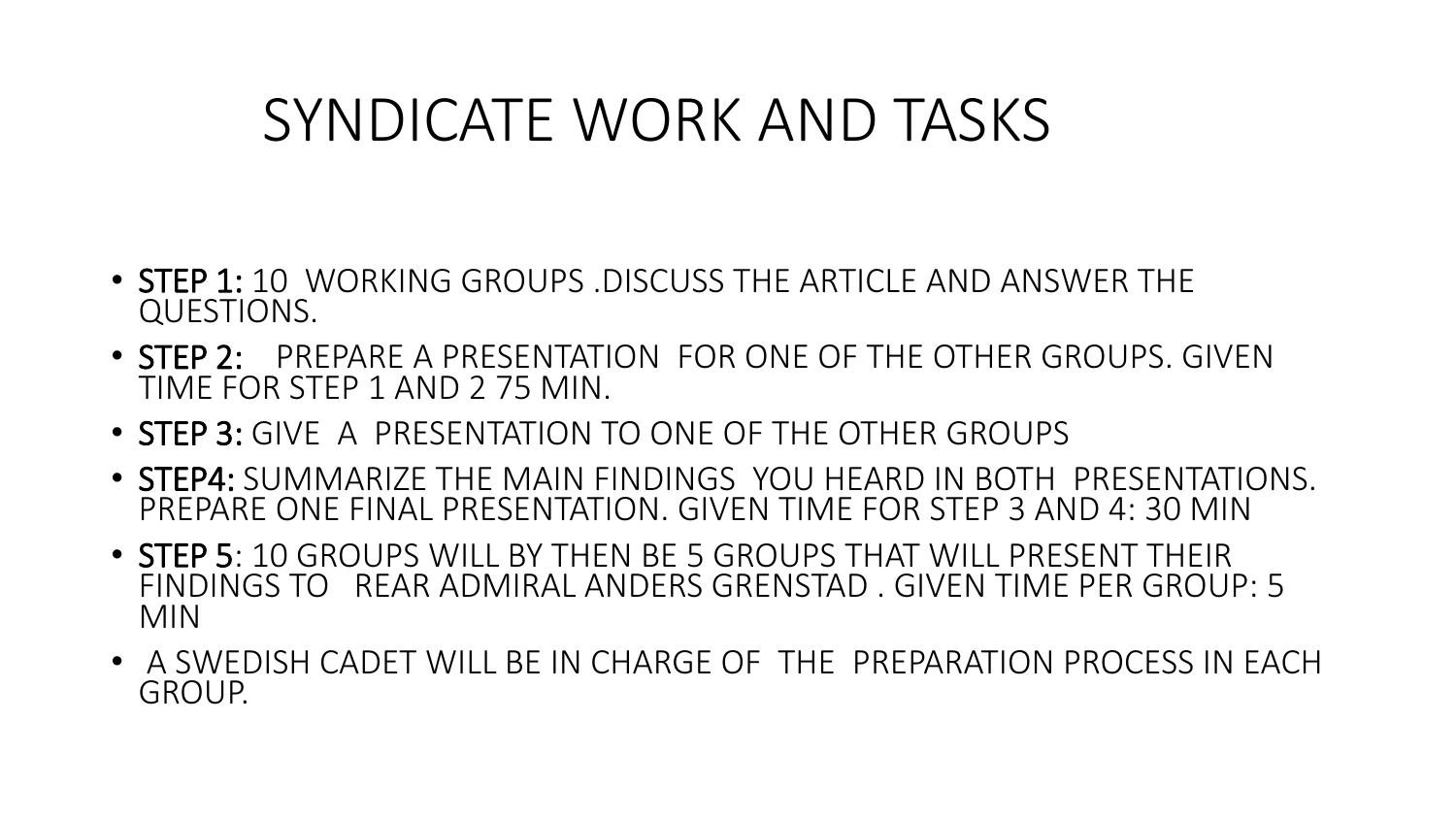#### TIMINGS

- 0830- 0900 INTRODUCTION BY REAR ADMIRAL GRENSTAD
- 0900-1015 SYNDICATE WORK
- 1015-1045 SYNDICATE WORK / PRESENTATION 1
- 1045-1130 PRESENTATION 2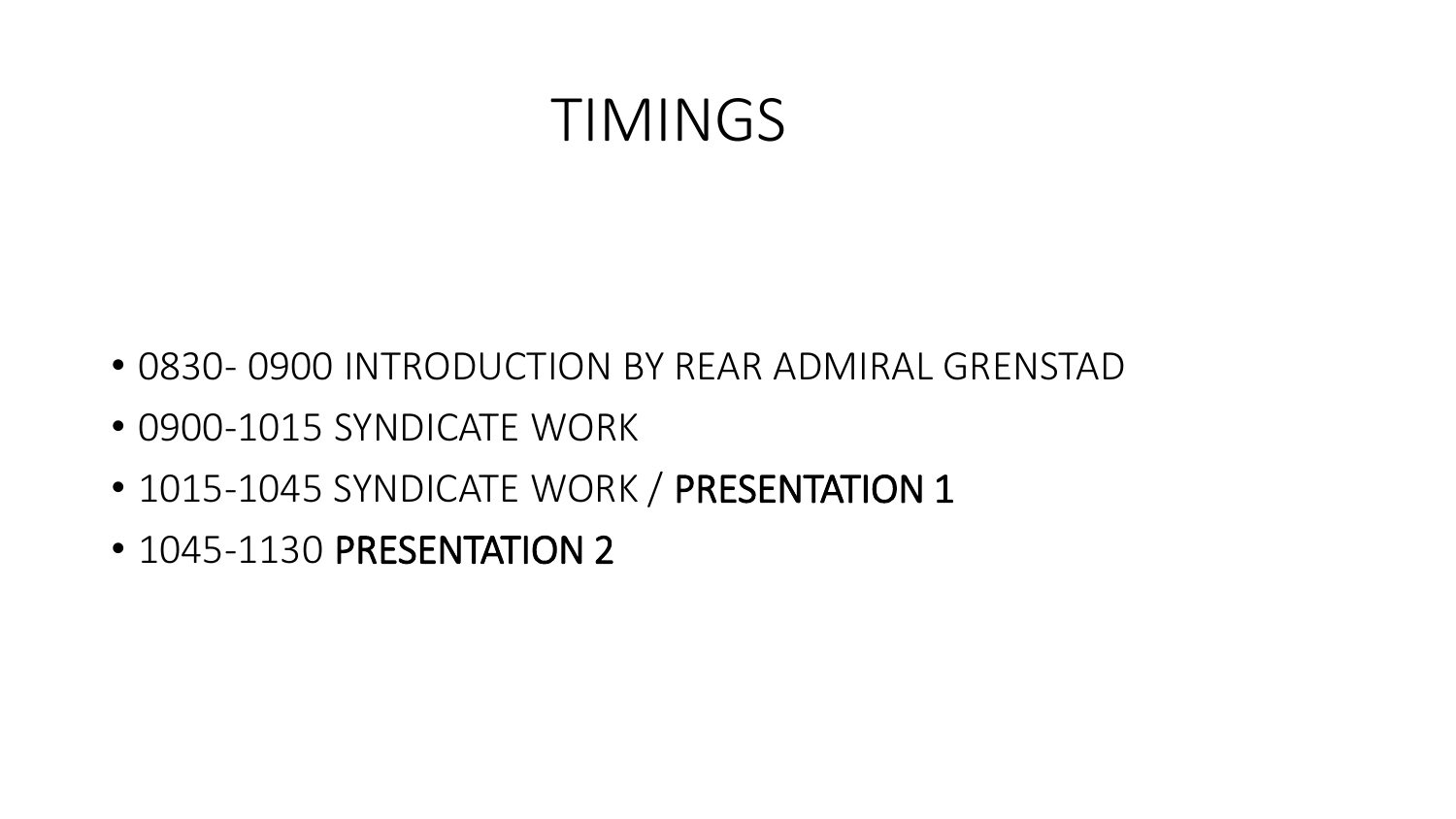#### PREPARATION

TO PREPARE READ THE FOLLOWING ARTICLE: *Russian Policies Toward the Nordic-Baltic Region* 

FIND THE ARTICLE ON [WWW.NOCA.SE](http://www.noca.se/)

EACH COUNTRY ORGANIZES THE CADETS IN 10 WORKING GROUPS FOR EACH DAY